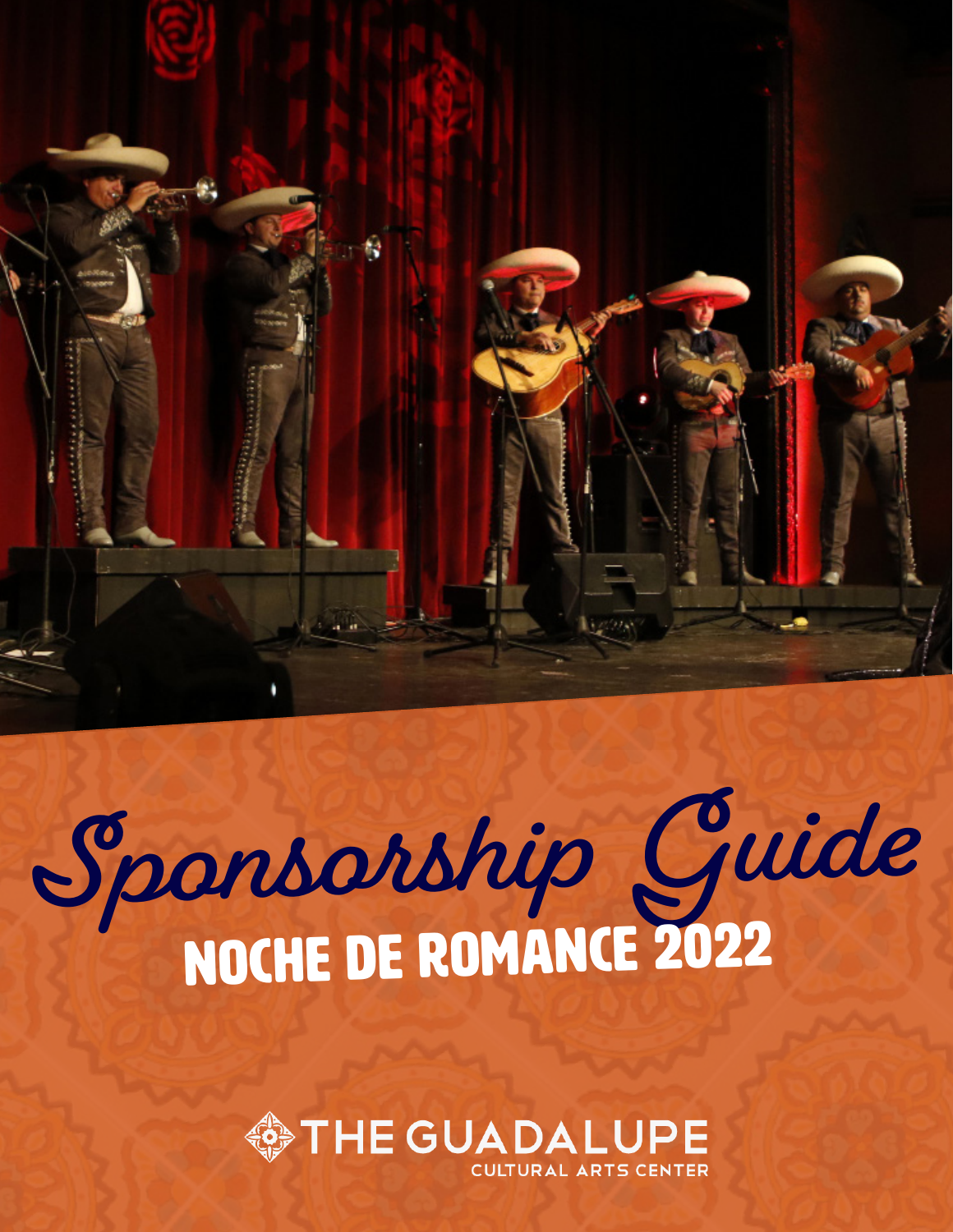### Noche De Romance Guadalupe Theater

#### ADMISSION:

**\$25/\$30/\$35 Table Sponsors & Advertisement Available**

#### WHEN:

**Friday, April 22 (Seniors Concert) Saturday, April 23 (Public Concert) at 8pm Sunday, April 24 (Public Concert) at 5pm Monday, April 25 (Students Concert)**



**The Guadalupe Cultural Arts Center's 6th Annual Noche de Romance is San Antonio's premier mariachi event with the award-winning Mariachi Azteca de America performing an array of traditional Mexican love songs, boleros, baladas and rancheras. Audiences return year after year for the romance and grandeur of the night in the intimate seating of the historic Guadalupe Theater.** 

**Led by the Guadalupe's Traditional Music Program Director, Gino Rivera, Mariachi Azteca de America's versatile ensemble of musicians delivers dynamic performances of classic songs by giants of Mexican music like Jose Alfredo Jimenez, Juan Gabriel and Agustin Lara.** 

**This year, concert goers will be treated to a special tribute to the legendary Vicente Fernandez, also known as "El Rey," along with special featured guest Arturo Vargas, a world-class vocalist and member of the renowned Mariachi Vargas de Tecalitlán. Local talents Rhonda Garcia and Mateo Lopez will also make appearances and the program will be opened by the Guadalupe Youth Mariachi Ensemble.** 

**Noche de Romance supports the continued expansion and development of the Guadalupe's Traditional Music Academy and Youth Mariachi Ensemble. Funds raised by the concert help to ensure the mariachi tradition lives on for future generations. Funds raised also support students' public performances and annual summer mariachi camp.**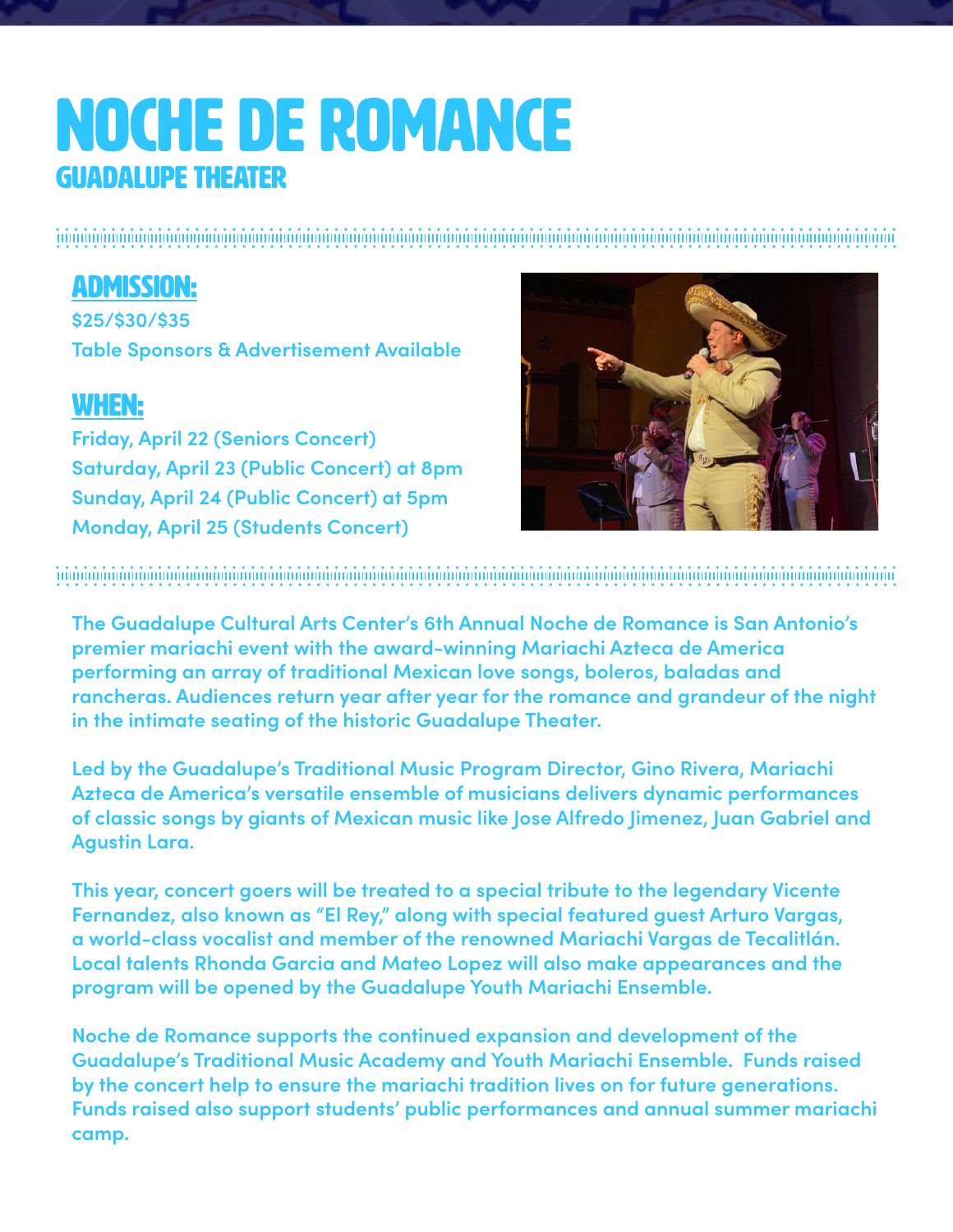## SPONSOR LEVELS



## PROGRAM ADVERTISEMENT LEVELS